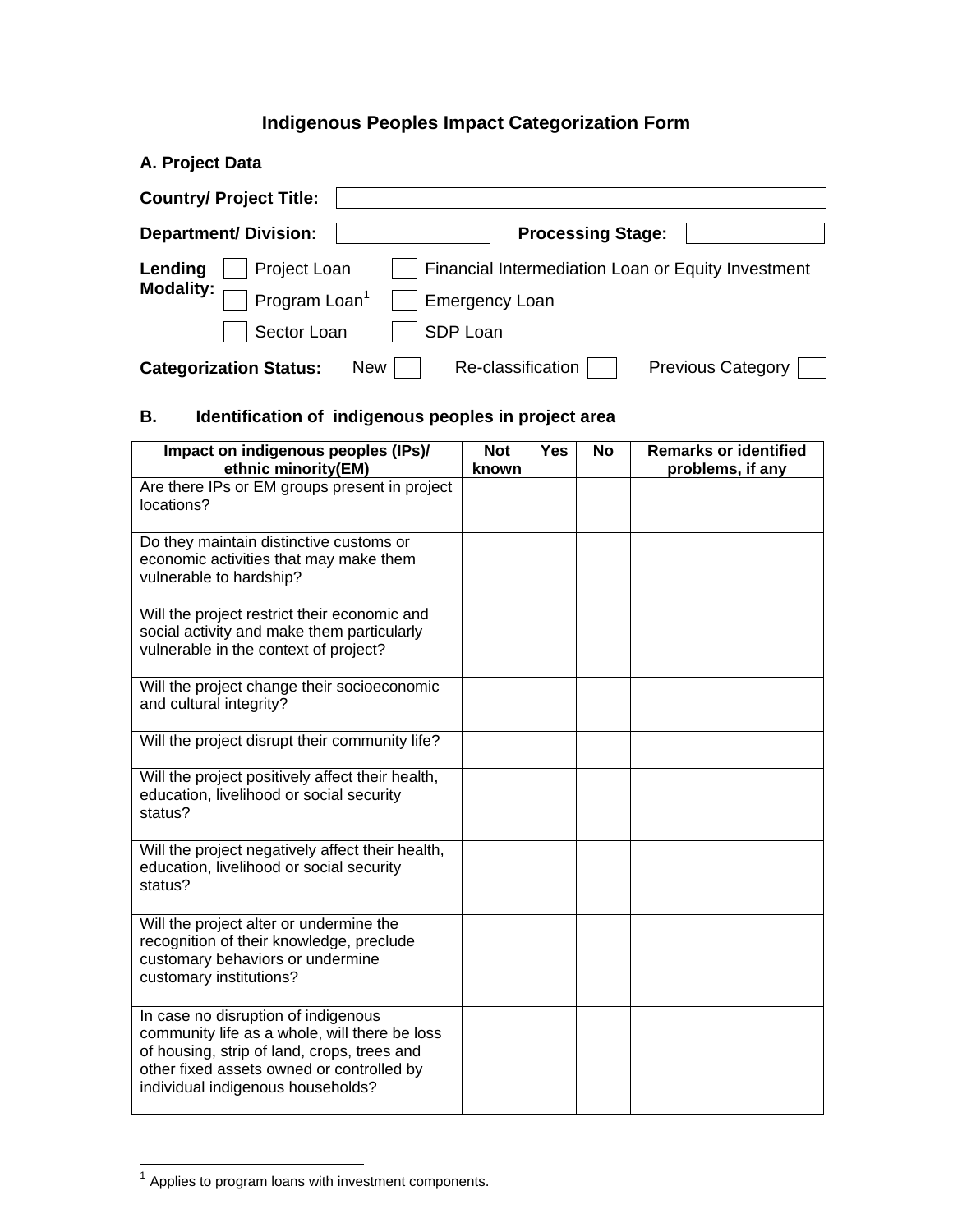| <b>Project activity and output</b> | Anticipated positive effect | Anticipated negative effect |
|------------------------------------|-----------------------------|-----------------------------|
|                                    |                             |                             |
|                                    |                             |                             |
| 2.                                 |                             |                             |
|                                    |                             |                             |
| 3.                                 |                             |                             |
|                                    |                             |                             |
| 4.                                 |                             |                             |
| 5.                                 |                             |                             |
|                                    |                             |                             |

## **C. Anticipated project impacts on indigenous peoples**

### **D. Decision on Categorization**

*After reviewing the answer above, the Mission Leader and Social Development Specialist agree that the project:* 

Should be categorized as an A project, an Indigenous Peoples Development Plan (IPDP) is required or, for sector/FI projects, an Indigenous Peoples Development Framework (IPDF) is required

Should be categorized as a B project, a specific action favorable to indigenous peoples/ethnic minority is required and addressed through a specific provision in RRP and in related plans such as a Resettlement Action Plan, a Gender Action Plan or a general Community Participatory Plan

Should be categorized as a C project, no IPDP/IPDF or specific action required